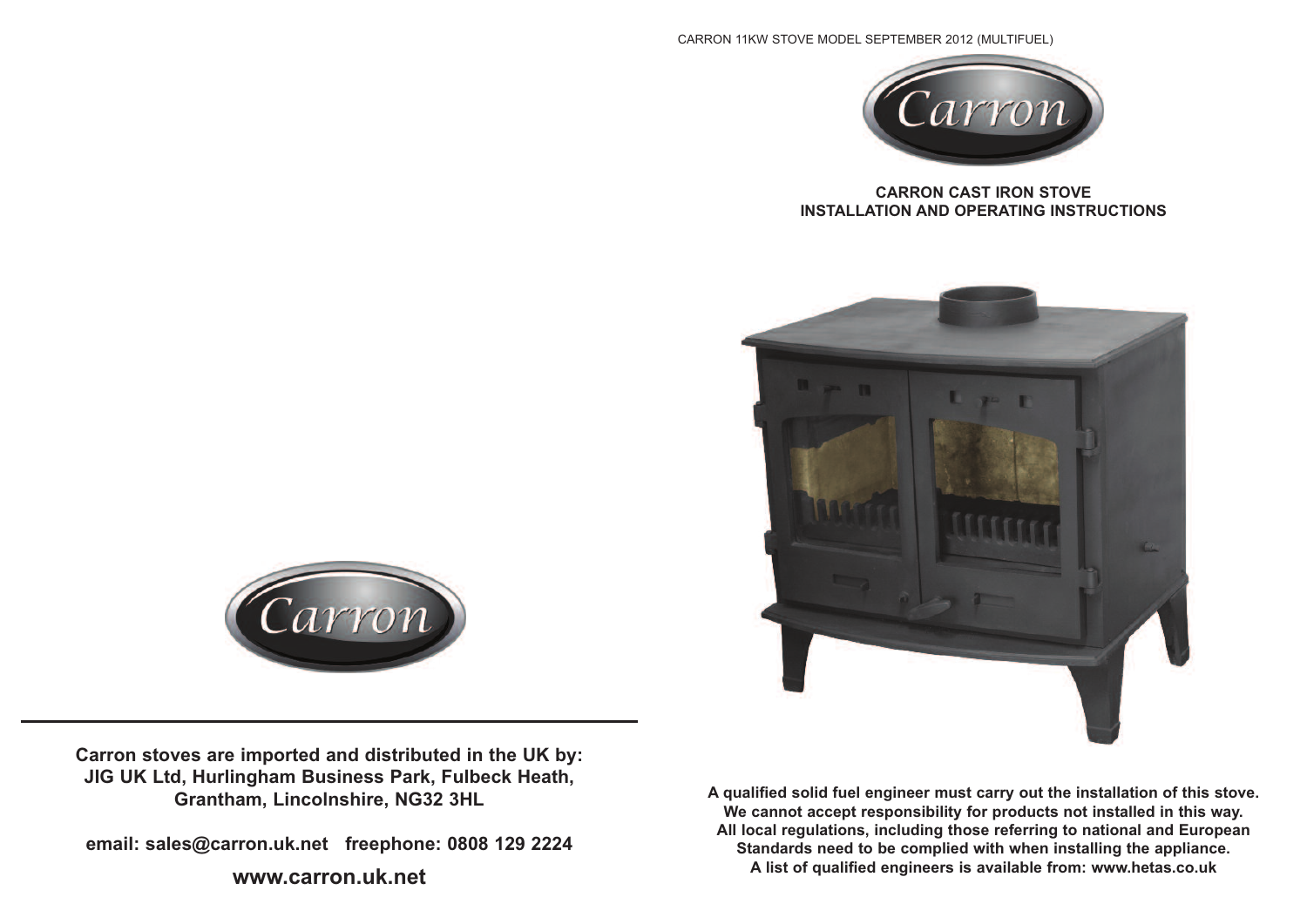| <b>Technical Data</b>  | Wood   | <b>Smokeless</b><br>fuel |  |
|------------------------|--------|--------------------------|--|
| Output                 | 10.9kW | 10.6kW                   |  |
| Efficiency             | 77.3%  | 69.4%                    |  |
| CO at 13% 02           | 0.35%  | 0.27%                    |  |
| Flue temperature       | 370°C  | 363°C                    |  |
| Flue draught           | 12Pa   | 12Pa                     |  |
| Flue gas mass flow     | 6.6g/s | 9.9g/s                   |  |
| <b>Weight of Stove</b> |        | 132.5Kg 132.5Kg          |  |

**Flue Connection**

 $\Box \equiv \Box$ 

**UUUUUUUU** 

 $\Box \bullet \Box$ 

**UUULUUU**  $\equiv$ 



Attach the flue outlet to the stove with the screws and nuts provided. Use a steel closure plate to seal off the chimney; a cleaning door must be fitted into the plate or flue, and a steel sealing collar must be used to fit the flue into the steel plate. Seal all joins with fire cement.

# **Replacement parts list**



| <b>1.</b> Asphan        | (BHC613) | 4. Front firebar (BHC608) |            | 7. Handle (BHC614)       |
|-------------------------|----------|---------------------------|------------|--------------------------|
| 2. Grate frame (BHC610) |          | 5. Firebrick set (BHC612) |            | <b>8. Glass (BHC611)</b> |
| <b>3.</b> Grate         | (BHC609) | 6. Baffle plate (BHC618)  | (2 pieces) |                          |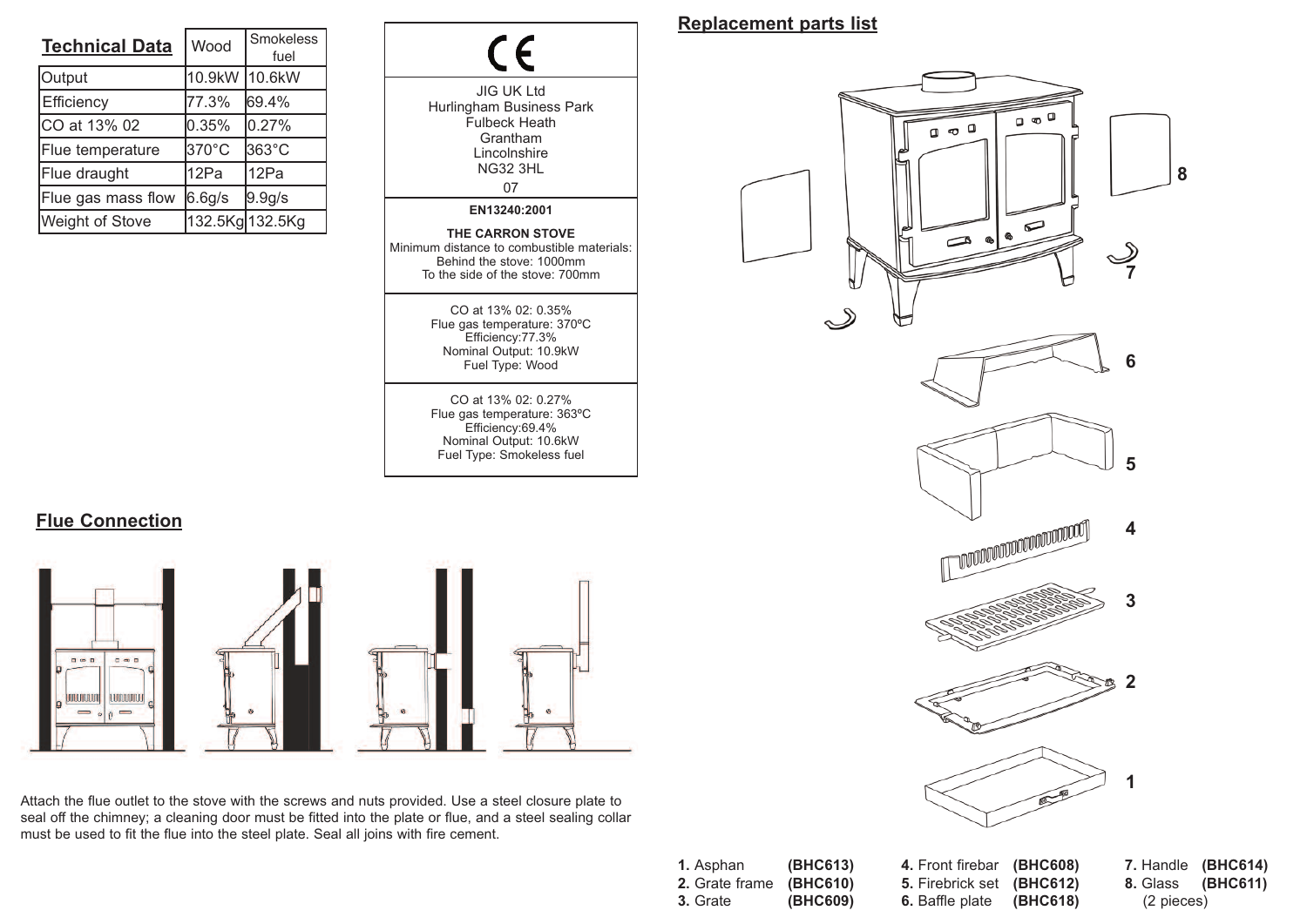## **Installation instructions**

Ensure that the floor has sufficient load bearing capacity. Fit a load bearing plate if necessary.

To ensure that your chimney meets the required specifications it must: -

- be at least 5 metres high
- have no bends sharper than 45 degrees
- be swept clear of any obstructions by a qualified chimney sweep
- terminate at least 1 metre above any roof ridge
- have an internal cross-section of between 0.018m**<sup>2</sup>** and 0.14m**<sup>2</sup>**
- be free from sources of leakage
- be connected only to the one appliance i.e. not a shared flue system
- be well insulated, or have a wall thickness of at least 100mm

Attach the legs using the bolts supplied. Place the stove on a solid non-combustible hearth extending 300mm at the front of the stove, 150mm either side of the stove and 50mm at the rear. The hearth must have a thickness of at least 150mm. (Refer to document J of the UK Building Regulations)

# **Minimum Installation Clearances**

|                      |      | $\boxed{\text{Side (mm)}}$ Rear $\text{(mm)}$ |
|----------------------|------|-----------------------------------------------|
| lCombustibles        | 1700 | 1000                                          |
| Non Combustibles 250 |      | 200                                           |

Ensure there is a permanent air entry opening or openings with a total free area of at least 550mm2 per kW of appliance rated output above 5kW, ie: 2kw x 550 mm2 =1100 mm2.

When installing any air inlet grilles ensure they are positioned so they are not liable to blockage.

**Note:** The Stove must not be installed in a room with an extractor fan operating.

# **Operating Instructions**

**Fuels suitable for use in your Carron Stove: -**

**Wood –** Logs **(200mm - 300mm)** should be dried for at least a year prior to burning, for other fuels please contact the manufacturer. The stove is suitable for intermittent operation and we recommend a refuel time of 1 hour.

### **Smokeless Fuels**

### **Fuels unsuitable for use in your Carron Stove: -**

Petroleum Coke – this burns with an extremely high heat and its use will cause damage to the stove.

Household Waste – can produce dangerous fumes and should not be burnt in the stove. No liquid fuels to be used on this stove, please remember that this stove is not an incinerator.

**Lighting the stove for Woodburning –** please note that the first fire you light in your stove should be small, with the air inlet set as low as possible. This will prevent possible damage to the stove.

Place a small amount of screwed up paper and dry sticks, or several firelighters, at the back of the grate, and light them. Once they are burning, fill the stove with dry fuel and set the air control to as high as possible.

Do not fill the stove to a level higher than the bricks, and do not operate the stove with the door open, except during refuelling.

**Refuelling for wood burning -** When refuelling with wood, open both the primary and secondary air for aproximately 5 minutes afterwards, before closing to the desired settings.